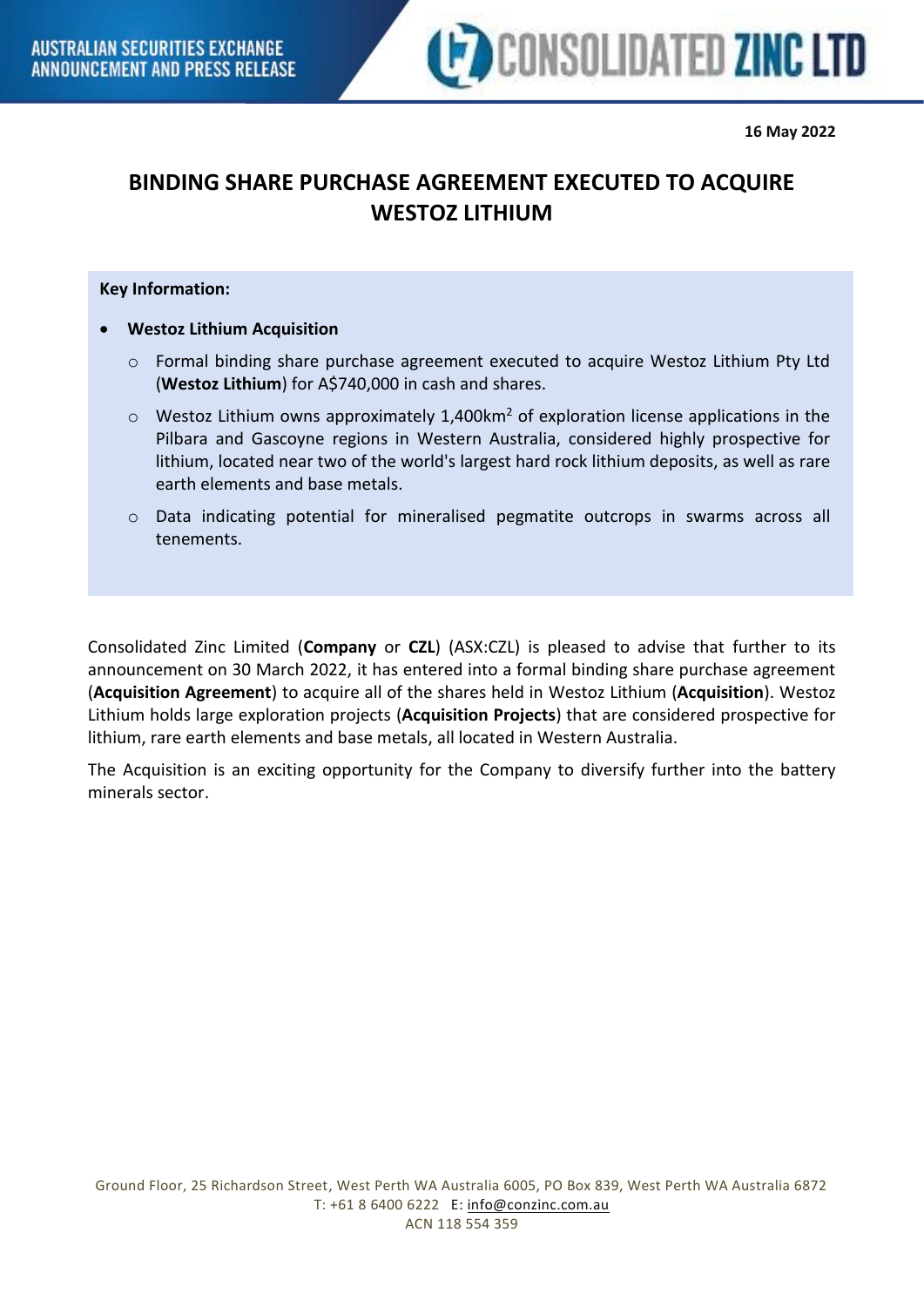## **WESTOZ LITHIUM ACQUISTION**

Westoz Lithium holds interests in the Acquisition Projects, which comprises approximately 1,400km2 of exploration license applications in the Pilbara and Gascoyne regions of Western Australia. The Pilbara Projects are highly prospective for lithium, rare earth elements and base metals and are situated near two of the world's largest hard rock lithium deposits at Pilgangoora and Wodgina as well as the MBLP near Marble Bar.

## **ACQUISITION TERMS**

The Company, Westoz Lithium and the current shareholders of Westoz Lithium, Paul Watts and Arnel Mendoza (**Vendors**) have executed the Acquisition Agreement to acquire 100% of the issued capital of Westoz Lithium from the Vendors. The Vendors are unrelated third parties of the Company.

In aggregate, the Vendors will receive A\$740,000 for the Acquisition. On completion of the Acquisition Agreement (**Completion**), and subject to the Company receiving shareholder approval at its upcoming annual general meeting on 31 May 2022, the Vendors will be issued a total of 24,000,000 Shares, with an issue price of \$0.025 per Share and aggregate value of A\$600,000. Furthermore, within 5 Business Days of Completion, in order to clear outstanding shareholder loans owed by Westoz Lithium to the Vendors (**Shareholder Loans**), the Company will pay the sum of A\$90,000 to Paul Watts and A\$50,000 to Arnel Mendoza. Westoz Lithium and the Company will be released from any liability or claims in relation to the Shareholder Loans once the abovementioned payments are made to Paul Watts and Arnel Mendoza by the Company.

Completion of the Acquisition Agreement is subject to the following conditions (**Conditions**):

- (**Due Diligence**): The Company notifying the Vendors that the Company has satisfactorily competed due diligence on Westoz Lithium and the Acquisition Projects, including technical, financial and legal due diligence; and
- (**Approvals**): the Company obtaining any shareholder, regulatory and stock exchange approvals required under the ASX Listing Rules and the Corporations Act (as applicable), in relation to the Acquisition, including in relation to any debt or equity fundraising activities.

The other terms of the Acquisition Agreement, including in relation to pre-Completion activities, warranties, indemnities, confidentiality and termination are considered customary for an agreement of this nature.

Although the Acquisition Agreement has been executed, there is no guarantee that the Conditions will be satisfied. If the Conditions are satisfied, it is expected that Completion will occur in the second quarter 2022.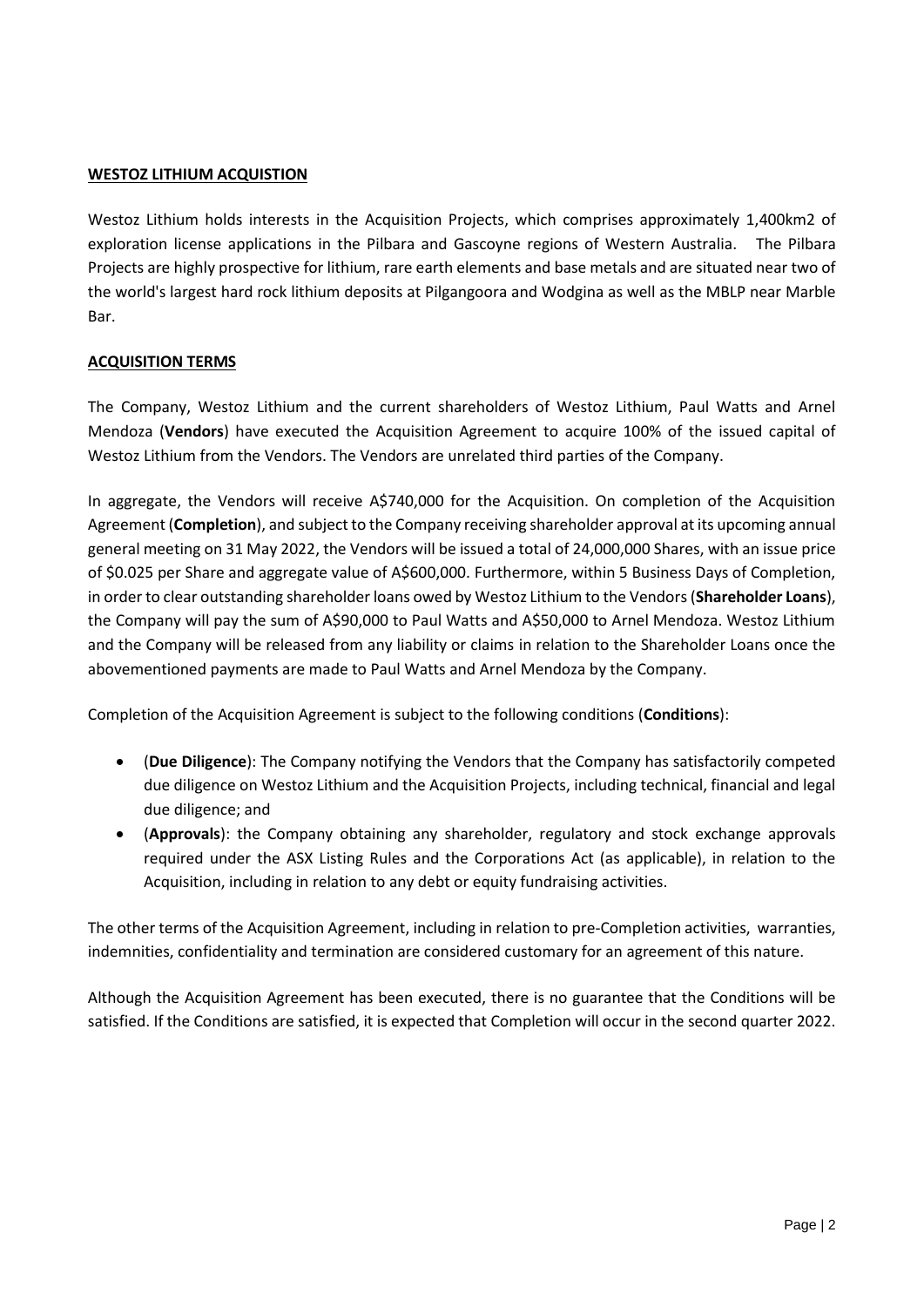#### **DETAILS OF WESTOZ LITHIUM ACQUISITION**

The Company has executed the Acquisition Agreement to acquire 100% of the issued capital in Westoz Lithium, the holder of the Acquisition Projects, which includes approximately 1,000 km<sup>2</sup> of highly prospective exploration license applications (**ELAs**) in the Pilbara region of northern Western Australia and approximately 400 km<sup>2</sup> base metal prospect in the Gascoyne Region of Western Australia (**Wandagee**).

The Pilbara ELAs are considered highly prospective for lithium and are located, adjacent and near two of the world's largest hard rock lithium deposits namely Pilgangoora operated by Pilbara Minerals Ltd (ASX:PLS) and Wodgina operated by Mineral Resource Ltd (ASX: MIN). Global Lithium Resources Ltd (ASX:GL1) Marble Bar Lithium Project (MBLP) containing the Archer deposit is also located to the immediate north of the eastern ELA's.

#### **South Wodgina**

The South Wodgina ELAs (E45/5973 and E45/5974) are located approximately 150km south of Port Hedland, adjacent to Wodgina Li-Ta operation.

Pilgangoora and Wodgina are located near the southwestern boundary of the East Pilbara Terrane of the Pilbara Craton. The western flank of the East Pilbara Terrane forms part of a globally significant pegmatite province extending over 120 km by 30km containing widespread rare and critical metal mineralisation.

The South Wodgina ELAs lie along the south-west extension of the Lithium/Tantalum deposits of the Wodgina operation. The area is characterised by swarms of pegmatite intrusions which contain Lithium-Caesium-Tantalum as well as some rare earth elements (REE) known as LCT-type pegmatites.



*Figure 1: Regional Location*



*Figure 2: Location of the South Wodgina tenements*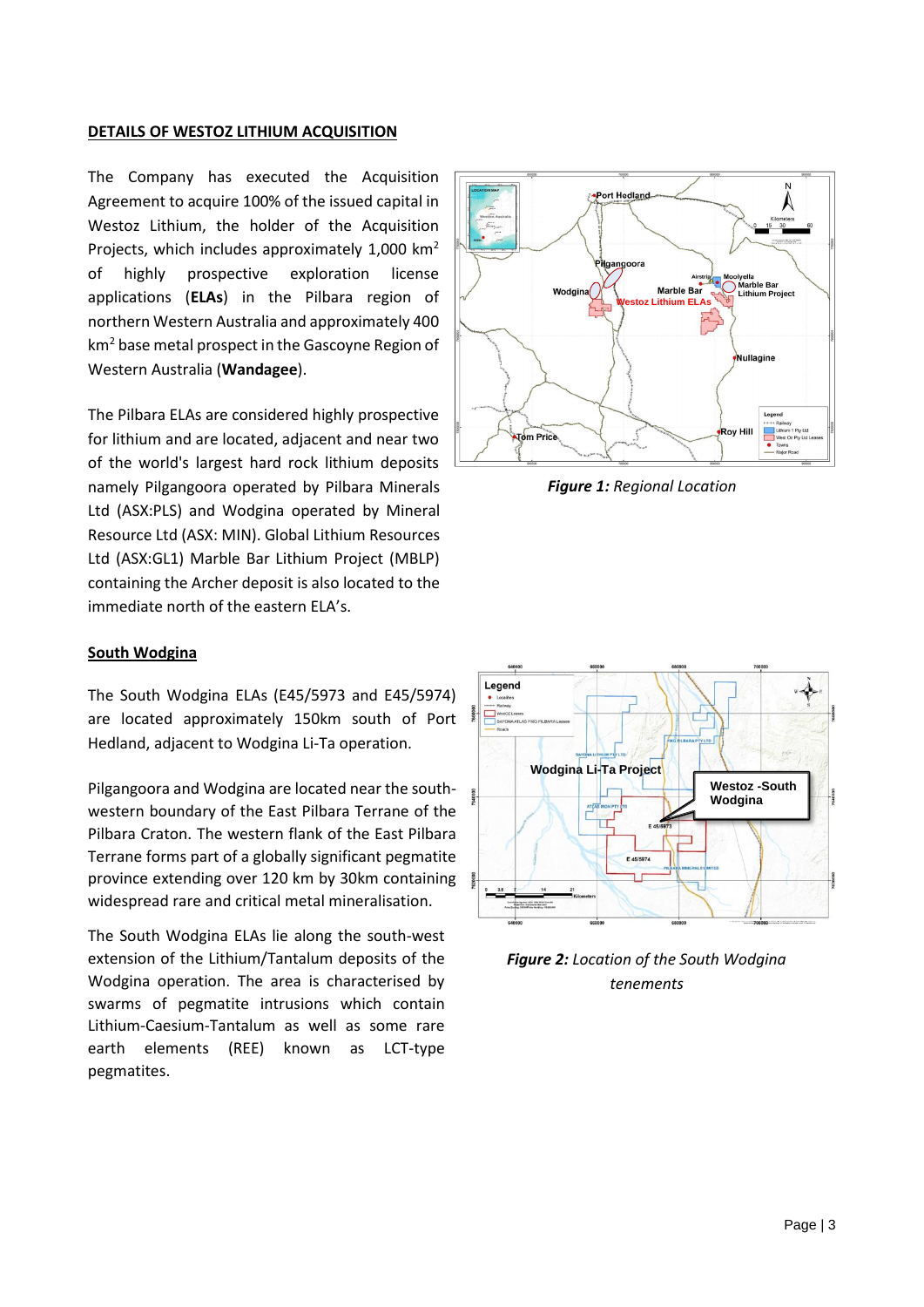### **Marble Bar**

The Marble Bar ELA's (E45/5972, E45/5987 and E45/5986) are located approximately 80km south of Marble Bar, close to Global Lithium's MNLB Project. They lie along the sealed highway and approximately 280km south-east of Port Hedland.

The Moolyella tin and tantalum deposits also lie directly north and have been historically mined over 100 years. The Numbana Monzogranite complexes that outcrop in the district are known to host lithium-bearing pegmatites which have been largely unexplored due to the past focus on base metal and gold exploration. The Anthill, Camel Creek, and Fig Tree ELAs of the Westoz acquisition lie within a corridor of known lithium and REE mineralisation. The 670  $km<sup>2</sup>$  holding has been under explored for LCT pegmatite type deposits and thus the Company considers it prospective for new discoveries.



*Figure 3: Location of the Marble Bar tenements*

### **Wandagee**

The Wandagee Project is located approximately 150km northeast of Carnarvon and 45km east of the Minilya Bridge Roadhouse, in the Gascoyne Region of Western Australia. The Wandagee Project consists of one ELA (E09/2499) covering an area of ~400km<sup>2</sup>. The ELA is prospective for Zinc-Lead-Silver/Copper-Lead-Silver base metals and has limited exploration undertaken in the past.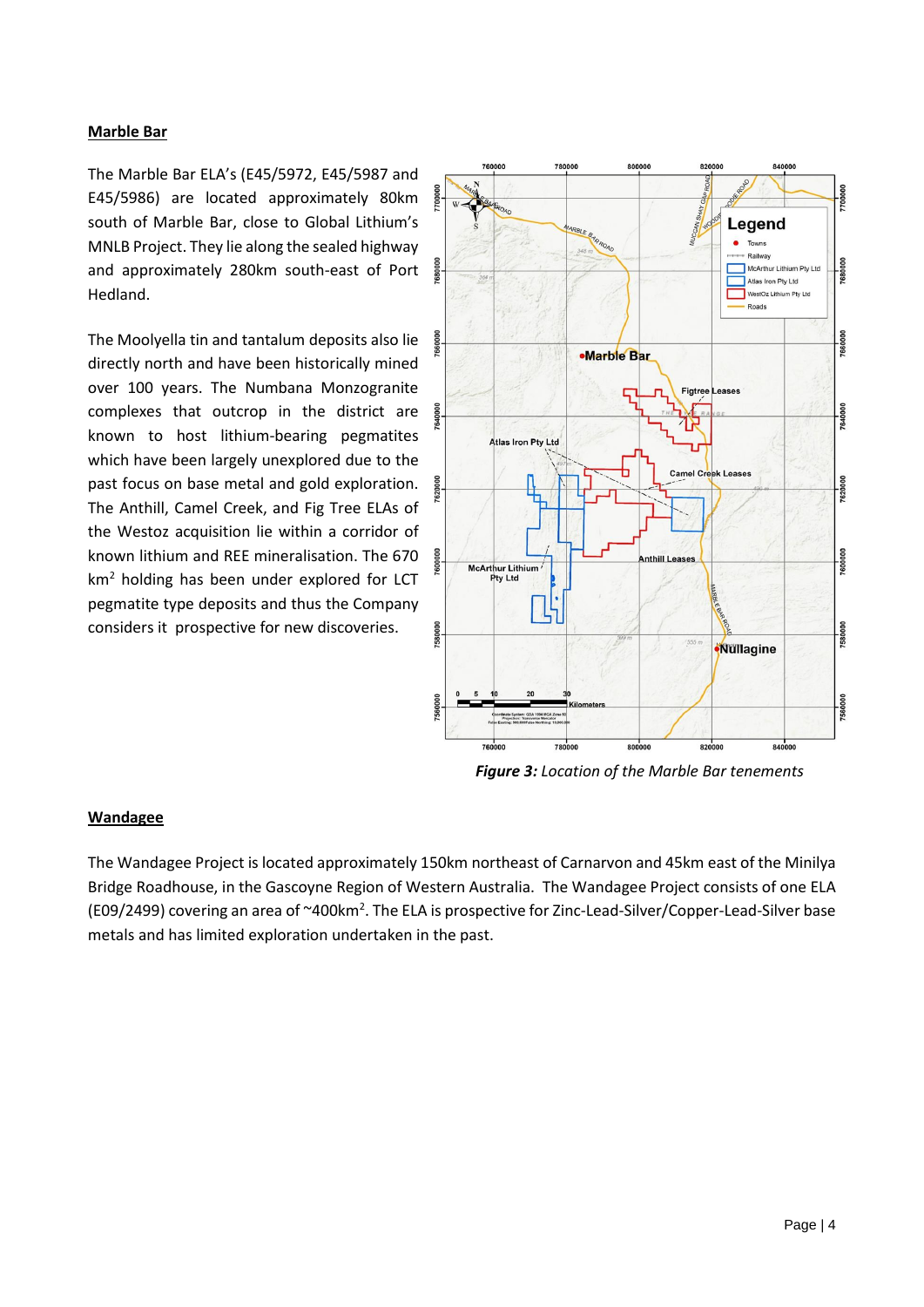This announcement was authorised for issue to the ASX by the Directors of the Company.

For further information please contact:

## **Brad Marwood Managing Director 08 6400 6222**

#### **ABOUT CONSOLIDATED ZINC**

*Consolidated Zinc Limited (ASX: CZL) owns 100% of the historic Plomosas Mine, located 120km from Chihuahua City, Chihuahua State. Chihuahua State*  has a strong mining sector with other large base and precious metal projects in operation within the state. Historical mining at Plomosas between *1945 and 1974 extracted over 2 million tonnes of ore grading 22% Zn+Pb and over 80g/t Ag. Only small-scale mining continued to the present day and the mineralised zones remain open at depth and along strike.* 

*The company has recommenced mining at Plomosas and is committed to exploit the potential of the high-grade Zinc, Lead and Silver Mineral Resource through the identification, exploration, and exploitation of new zones of mineralisation within and adjacent to the known mineralisation with a view to identify new mineral resources that are exploitable.*

#### *Caution Regarding Forward Looking Statements and Forward-Looking Information:*

*This report contains forward looking statements and forward-looking information, which are based on assumptions and judgments of management regarding future events and results. Such forward-looking statements and forward-looking information involve known and unknown risks, uncertainties, and other factors which may cause the actual results, performance, or achievements of the Company to be materially different from any anticipated future results, performance or achievements expressed or implied by such forward-looking statements. Such factors include, among others, the actual market prices of zinc and lead, the actual results of current exploration, the availability of debt and equity financing, the volatility in global financial markets, the actual results of future mining, processing and development activities, receipt of regulatory approvals as and when required and changes in project parameters as plans continue to be evaluated.* 

*Except as required by law or regulation (including the ASX Listing Rules), Consolidated Zinc undertakes no obligation to provide any additional or updated information whether as a result of new information, future events, or results or otherwise. Indications of, and guidance or outlook on, future earnings or financial position or performance are also forward-looking statements.*

#### *Westoz Lithium Competent Person Statement:*

*The information in this report that relates to exploration results, data collection and geological interpretation is based on information compiled by Mr Brad Marwood. Mr Marwood is a Fellow of the Australasian Institute of Mining and Metallurgy and Member of the Australian Institute of Geoscientists* 

*Mr Marwood has sufficient experience that is relevant to the style of mineralisation and type of deposit under consideration and to the activity that is being undertaken to qualify as Competent Person as defined in the 2012 edition of the 'Australasian Code for Reporting of Exploration Results, Minerals Resources and Ore Reserves' (JORC Code). Mr Marwood consents to the inclusion in this announcement of the matters based on their information in the form and context in which it appears.*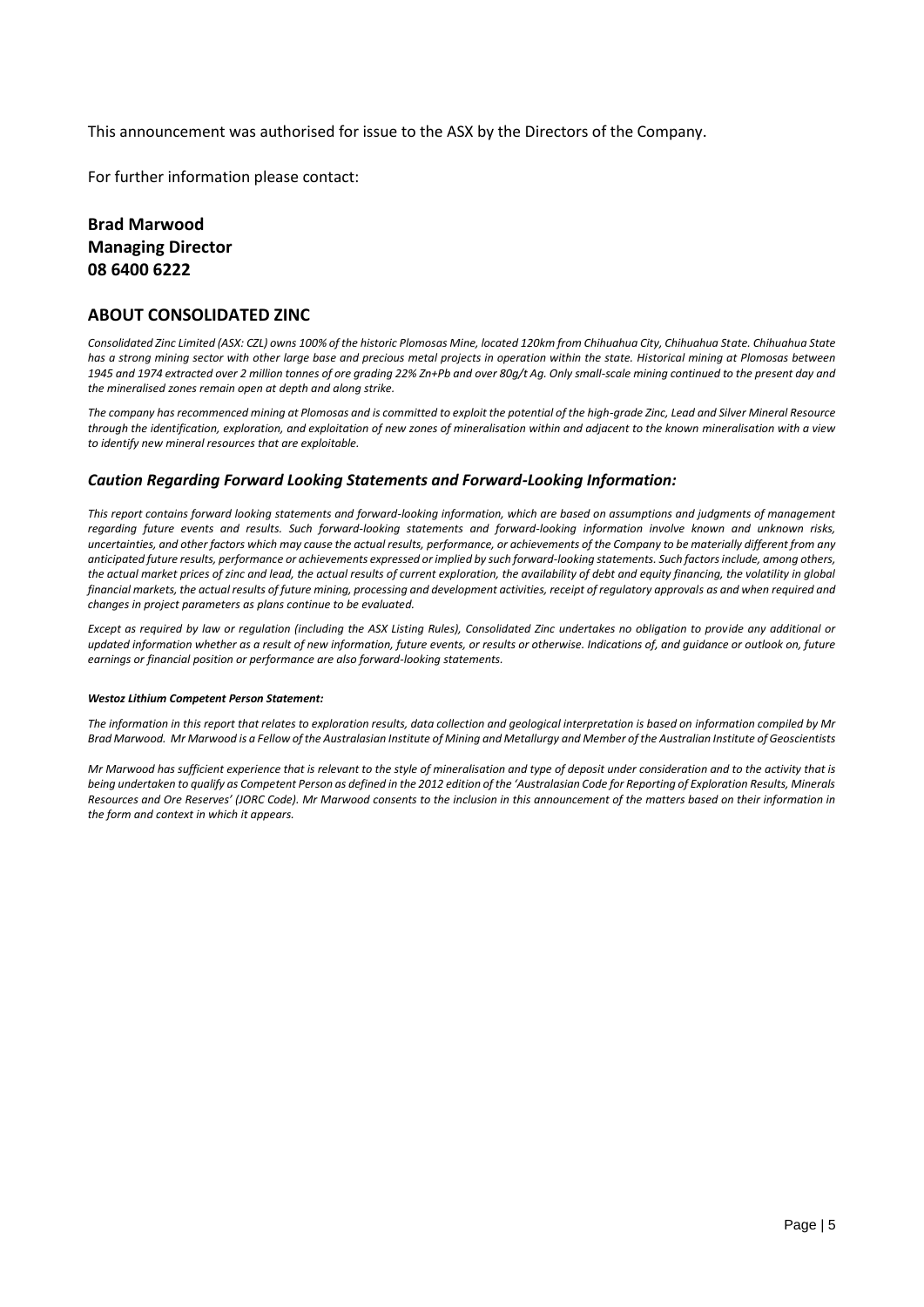| Schedule 1 - Westoz Lithium Tenements |  |  |  |
|---------------------------------------|--|--|--|
|---------------------------------------|--|--|--|

| <b>Tenement ID</b> | <b>Name</b>   | Lithium<br>Westoz<br>Ownership | <b>Size</b> | <b>Status</b> |
|--------------------|---------------|--------------------------------|-------------|---------------|
| ELA09/2499         | Wandagee      | 100%                           | 129 blocks  | Application   |
| ELA45/5972         | Fig Tree      | 100%                           | 56 blocks   | Application   |
| ELA45/5973         | South Wodgina | 100%                           | 60 blocks   | Application   |
| ELA45/5974         | South Wodgina | 100%                           | 36 blocks   | Application   |
| ELA45/5986         | Ant Hill      | 100%                           | 70 blocks   | Application   |
| ELA45/5987         | Camel Creek   | 100%                           | 70 blocks   | Application   |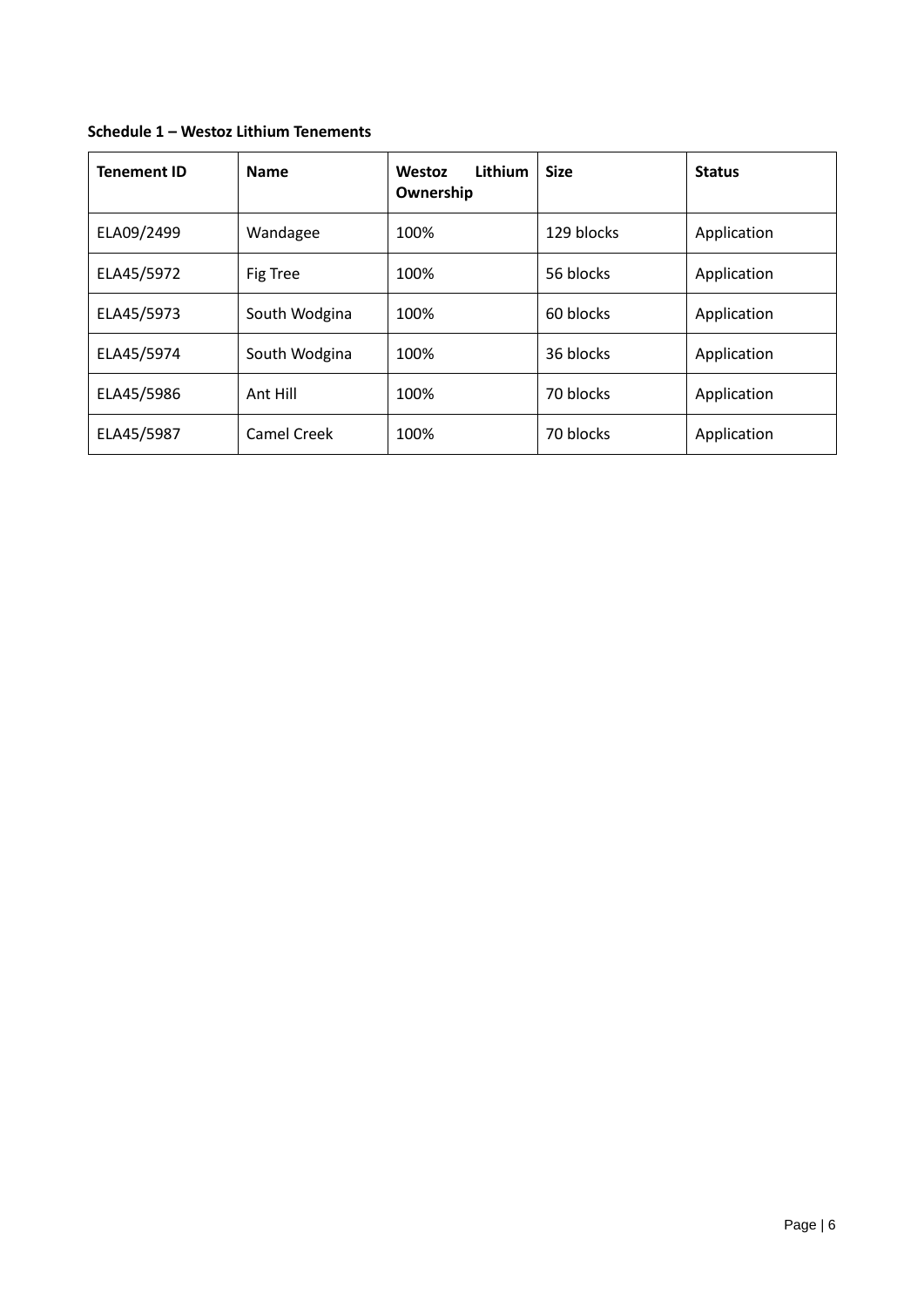# JORC Code, 2012 Edition – Table 1 report template

## Section 1 Sampling Techniques and Data – Westoz Lithium

(Criteria in this section apply to all succeeding sections.)

| <b>Criteria</b>               | <b>JORC Code explanation</b>                                                                                                                                                                                                                                                                                                                                                                                                                                                                                                                                                                                                                                                                                                                                                                                                                                                                                                                                                                                                                                                                                                                      | <b>Commentary</b>                   |
|-------------------------------|---------------------------------------------------------------------------------------------------------------------------------------------------------------------------------------------------------------------------------------------------------------------------------------------------------------------------------------------------------------------------------------------------------------------------------------------------------------------------------------------------------------------------------------------------------------------------------------------------------------------------------------------------------------------------------------------------------------------------------------------------------------------------------------------------------------------------------------------------------------------------------------------------------------------------------------------------------------------------------------------------------------------------------------------------------------------------------------------------------------------------------------------------|-------------------------------------|
| Sampling<br>techniques        | • Nature and quality of sampling (eg cut<br>channels, random chips, or specific<br>specialised industry standard<br>measurement tools appropriate to the<br>minerals under investigation, such as<br>down hole gamma sondes, or handheld<br>XRF instruments, etc). These examples<br>should not be taken as limiting the broad<br>meaning of sampling.<br>Include reference to measures taken to<br>$\bullet$<br>ensure sample representivity and the<br>appropriate calibration of any<br>measurement tools or systems used.<br>• Aspects of the determination of<br>mineralisation that are Material to the<br>Public Report.<br>In cases where 'industry standard' work<br>has been done this would be relatively<br>simple (eg 'reverse circulation drilling was<br>used to obtain 1 m samples from which 3<br>kg was pulverised to produce a 30 g<br>charge for fire assay'). In other cases,<br>more explanation may be required, such<br>as where there is coarse gold that has<br>inherent sampling problems. Unusual<br>commodities or mineralisation types (eg<br>submarine nodules) may warrant<br>disclosure of detailed information. | • No sampling is reported.          |
| <b>Drilling</b><br>techniques | • Drill type (eg core, reverse circulation,<br>open-hole hammer, rotary air blast, auger,<br>Bangka, sonic, etc) and details (eg core<br>diameter, triple or standard tube, depth of<br>diamond tails, face-sampling bit or other<br>type, whether core is oriented and if so, by<br>what method, etc).                                                                                                                                                                                                                                                                                                                                                                                                                                                                                                                                                                                                                                                                                                                                                                                                                                           | • No drilling results are reported. |
| Drill sample<br>recovery      | Method of recording and assessing core<br>and chip sample recoveries and results<br>assessed.<br>Measures taken to maximise sample<br>recovery and ensure representative nature<br>of the samples.<br>Whether a relationship exists between<br>sample recovery and grade and whether<br>sample bias may have occurred due to<br>preferential loss/gain of fine/coarse<br>material.                                                                                                                                                                                                                                                                                                                                                                                                                                                                                                                                                                                                                                                                                                                                                                | • No drilling results are reported. |
| Logging                       | Whether core and chip samples have been<br>$\bullet$<br>geologically and geotechnically logged to a<br>level of detail to support appropriate<br>Mineral Resource estimation, mining<br>studies and metallurgical studies.<br>Whether logging is qualitative or<br>$\bullet$<br>quantitative in nature. Core (or costean,<br>channel, etc) photography.<br>• The total length and percentage of the<br>relevant intersections logged.                                                                                                                                                                                                                                                                                                                                                                                                                                                                                                                                                                                                                                                                                                             | No drilling results are reported.   |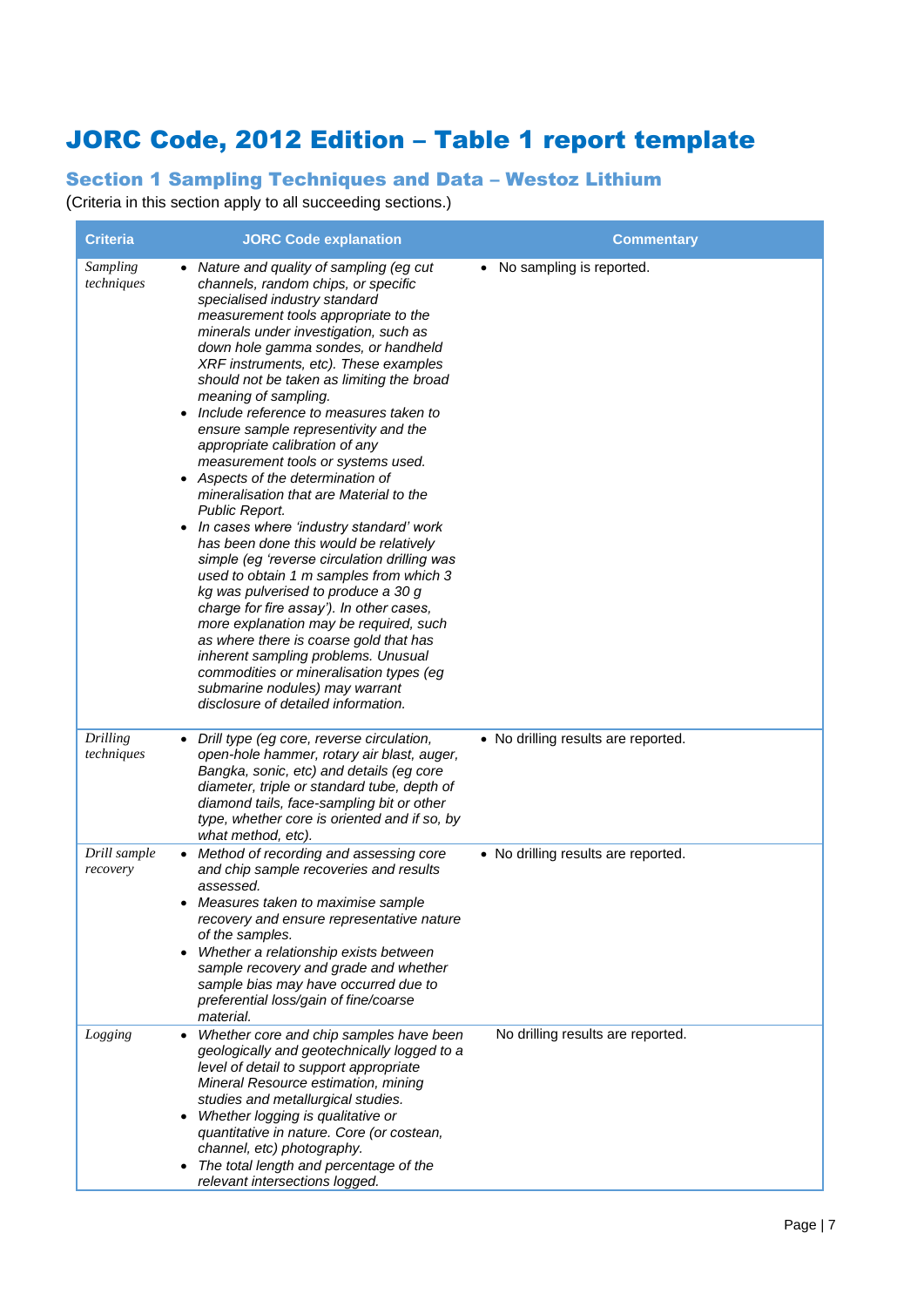| <b>Criteria</b>                                         | <b>JORC Code explanation</b>                                                                                                                                                                                                                                                                                                                                                                                                                                                                                                                                                                                                                                                                                                             | <b>Commentary</b>          |
|---------------------------------------------------------|------------------------------------------------------------------------------------------------------------------------------------------------------------------------------------------------------------------------------------------------------------------------------------------------------------------------------------------------------------------------------------------------------------------------------------------------------------------------------------------------------------------------------------------------------------------------------------------------------------------------------------------------------------------------------------------------------------------------------------------|----------------------------|
| Sub-sampling<br>techniques<br>and sample<br>preparation | • If core, whether cut or sawn and whether<br>quarter, half or all core taken.<br>• If non-core, whether riffled, tube sampled,<br>rotary split, etc and whether sampled wet<br>or dry.<br>For all sample types, the nature, quality<br>$\bullet$<br>and appropriateness of the sample<br>preparation technique.<br>Quality control procedures adopted for all<br>$\bullet$<br>sub-sampling stages to maximise<br>representivity of samples.<br>Measures taken to ensure that the<br>sampling is representative of the in-situ<br>material collected, including for instance<br>results for field duplicate/second-half<br>sampling.<br>Whether sample sizes are appropriate to<br>٠<br>the grain size of the material being<br>sampled. | • No sampling is reported. |
| Quality of<br>assay data<br>and<br>laboratory<br>tests  | The nature, quality and appropriateness of<br>the assaying and laboratory procedures<br>used and whether the technique is<br>considered partial or total.<br>For geophysical tools, spectrometers,<br>$\bullet$<br>handheld XRF instruments, etc, the<br>parameters used in determining the<br>analysis including instrument make and<br>model, reading times, calibrations factors<br>applied and their derivation, etc.<br>Nature of quality control procedures<br>adopted (eg standards, blanks, duplicates,<br>external laboratory checks) and whether<br>acceptable levels of accuracy (ie lack of<br>bias) and precision have been established.                                                                                    | • No sampling is reported. |
| Verification<br>of sampling<br>and assaying             | • The verification of significant intersections<br>by either independent or alternative<br>company personnel.<br>The use of twinned holes.<br>Documentation of primary data, data entry<br>٠<br>procedures, data verification, data storage<br>(physical and electronic) protocols.<br>Discuss any adjustment to assay data.                                                                                                                                                                                                                                                                                                                                                                                                             | • No sampling is reported. |
| Location of<br>data points                              | • Accuracy and quality of surveys used to<br>locate drill holes (collar and down-hole<br>surveys), trenches, mine workings and<br>other locations used in Mineral Resource<br>estimation.<br>Specification of the grid system used.<br>Quality and adequacy of topographic<br>control.                                                                                                                                                                                                                                                                                                                                                                                                                                                   | • No sampling is reported. |
| Data spacing<br>and<br>distribution                     | Data spacing for reporting of Exploration<br>Results.<br>Whether the data spacing and distribution<br>is sufficient to establish the degree of<br>geological and grade continuity<br>appropriate for the Mineral Resource and<br>Ore Reserve estimation procedure(s) and<br>classifications applied.<br>Whether sample compositing has been<br>applied.                                                                                                                                                                                                                                                                                                                                                                                  | • No sampling is reported. |
| <i>Orientation</i><br>of data in<br>relation to         | Whether the orientation of sampling<br>achieves unbiased sampling of possible<br>structures and the extent to which this is<br>known, considering the deposit type.                                                                                                                                                                                                                                                                                                                                                                                                                                                                                                                                                                      | • No sampling is reported. |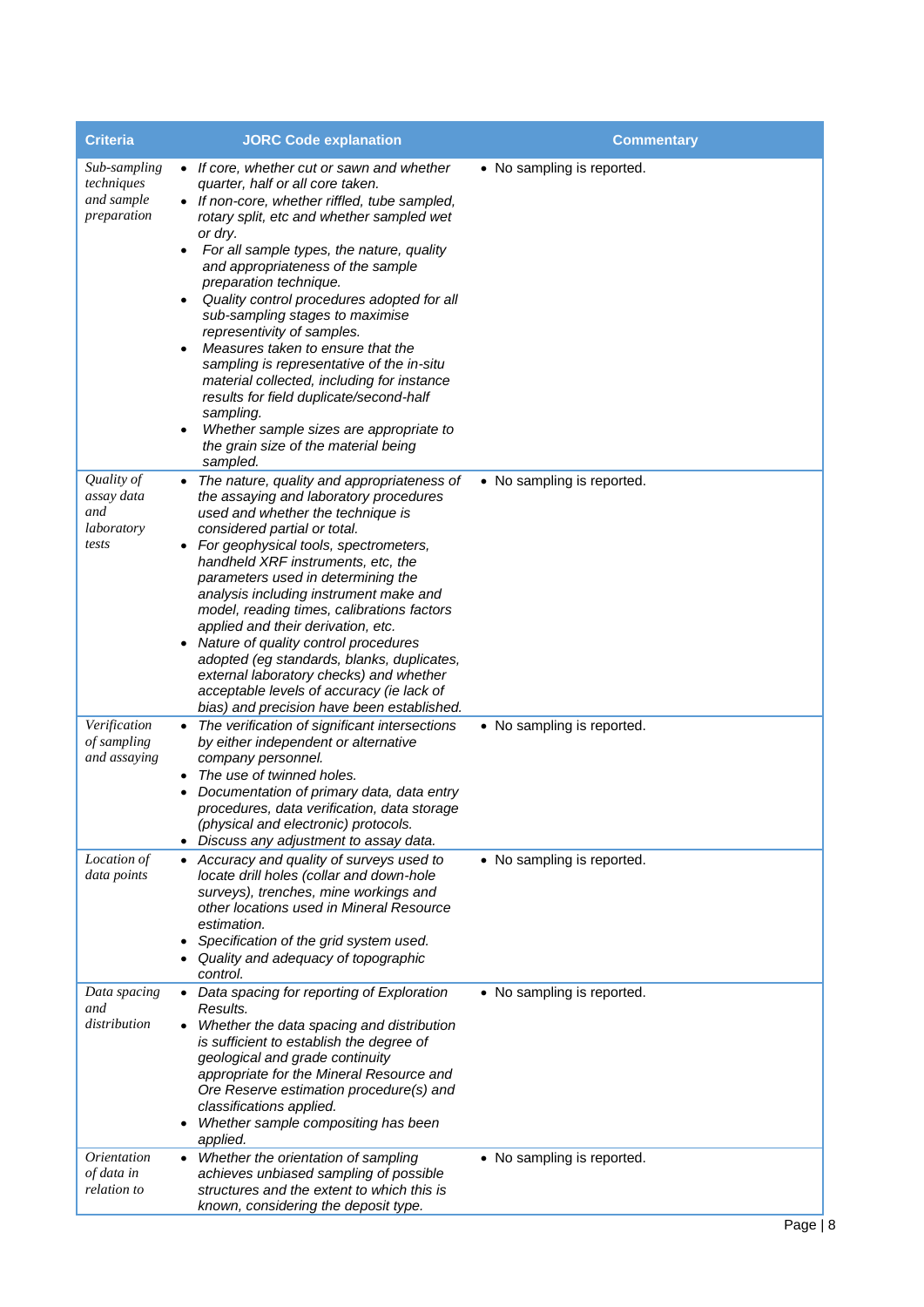| <b>Criteria</b>         | <b>JORC Code explanation</b>                                                                                                                                                                                                | <b>Commentary</b>          |
|-------------------------|-----------------------------------------------------------------------------------------------------------------------------------------------------------------------------------------------------------------------------|----------------------------|
| geological<br>structure | • If the relationship between the drilling<br>orientation and the orientation of key<br>mineralised structures is considered to<br>have introduced a sampling bias, this<br>should be assessed and reported if<br>material. |                            |
| Sample<br>security      | The measures taken to ensure sample<br>security.                                                                                                                                                                            | • No sampling is reported. |
| Audits or<br>reviews    | The results of any audits or reviews of<br>sampling techniques and data.                                                                                                                                                    | • No sampling is reported. |

## Section 2 Reporting of Exploration Results – Westoz Lithium

(Criteria in the preceding section also apply to this section.)

| <b>Criteria</b>                                  | <b>JORC Code explanation</b>                                                                                                                                                                                                                                                                                                                                                                                                                                                                                                                                                                                                                                                                                                        | <b>Commentary</b>                                                                                                                                                                                                                                                                                         |
|--------------------------------------------------|-------------------------------------------------------------------------------------------------------------------------------------------------------------------------------------------------------------------------------------------------------------------------------------------------------------------------------------------------------------------------------------------------------------------------------------------------------------------------------------------------------------------------------------------------------------------------------------------------------------------------------------------------------------------------------------------------------------------------------------|-----------------------------------------------------------------------------------------------------------------------------------------------------------------------------------------------------------------------------------------------------------------------------------------------------------|
| Mineral<br>tenement and<br>land tenure<br>status | Type, reference name/number, location and<br>ownership including agreements or material<br>issues with third parties such as joint ventures,<br>partnerships, overriding royalties, native title<br>interests, historical sites, wilderness or<br>national park and environmental settings.<br>The security of the tenure held at the time of<br>$\bullet$<br>reporting along with any known impediments<br>to obtaining a licence to operate in the area.                                                                                                                                                                                                                                                                          | • The tenement application details of the ELAs<br>are included in this announcement.<br>Westoz<br>Lithium Pty Ltd is the registered applicant. None<br>of the applications have yet been granted.                                                                                                         |
| Exploration<br>done by other<br>parties          | • Acknowledgment and appraisal of exploration<br>by other parties.                                                                                                                                                                                                                                                                                                                                                                                                                                                                                                                                                                                                                                                                  | • The report's authors have had regard to the<br>publicly available information on file with the<br>Geological Survey of Western Australia<br>including GSWA Report 143; GSWA Report<br>181; GSWA Geochemistry Report 181. A full<br>review of historical exploration data has not yet<br>been completed. |
| Geology                                          | Deposit type, geological setting and style of<br>$\bullet$<br>mineralisation.                                                                                                                                                                                                                                                                                                                                                                                                                                                                                                                                                                                                                                                       | • Relevant information regarding the geological<br>setting of the tenements are set out in the report.                                                                                                                                                                                                    |
| Drill hole<br>Information                        | • A summary of all information material to the<br>understanding of the exploration results<br>including a tabulation of the following<br>information for all Material drill holes:<br>easting and northing of the drill hole collar<br>elevation or RL (Reduced Level - elevation<br>above sea level in metres) of the drill hole<br>collar<br>dip and azimuth of the hole<br>$\bullet$<br>down hole length and interception depth<br>hole length.<br>$\bullet$<br>• If the exclusion of this information is justified<br>on the basis that the information is not Material<br>and this exclusion does not detract from the<br>understanding of the report, the Competent<br>Person should clearly explain why this is the<br>case. | • No drill hole information is reported.                                                                                                                                                                                                                                                                  |
| Data<br>aggregation<br>methods                   | In reporting Exploration Results, weighting<br>averaging techniques, maximum and/or<br>minimum grade truncations (eg cutting of high<br>grades) and cut-off grades are usually Material<br>and should be stated.<br>Where aggregate intercepts incorporate short<br>lengths of high-grade results and longer<br>lengths of low-grade results, the procedure<br>used for such aggregation should be stated                                                                                                                                                                                                                                                                                                                           | • No drill hole information is reported.                                                                                                                                                                                                                                                                  |